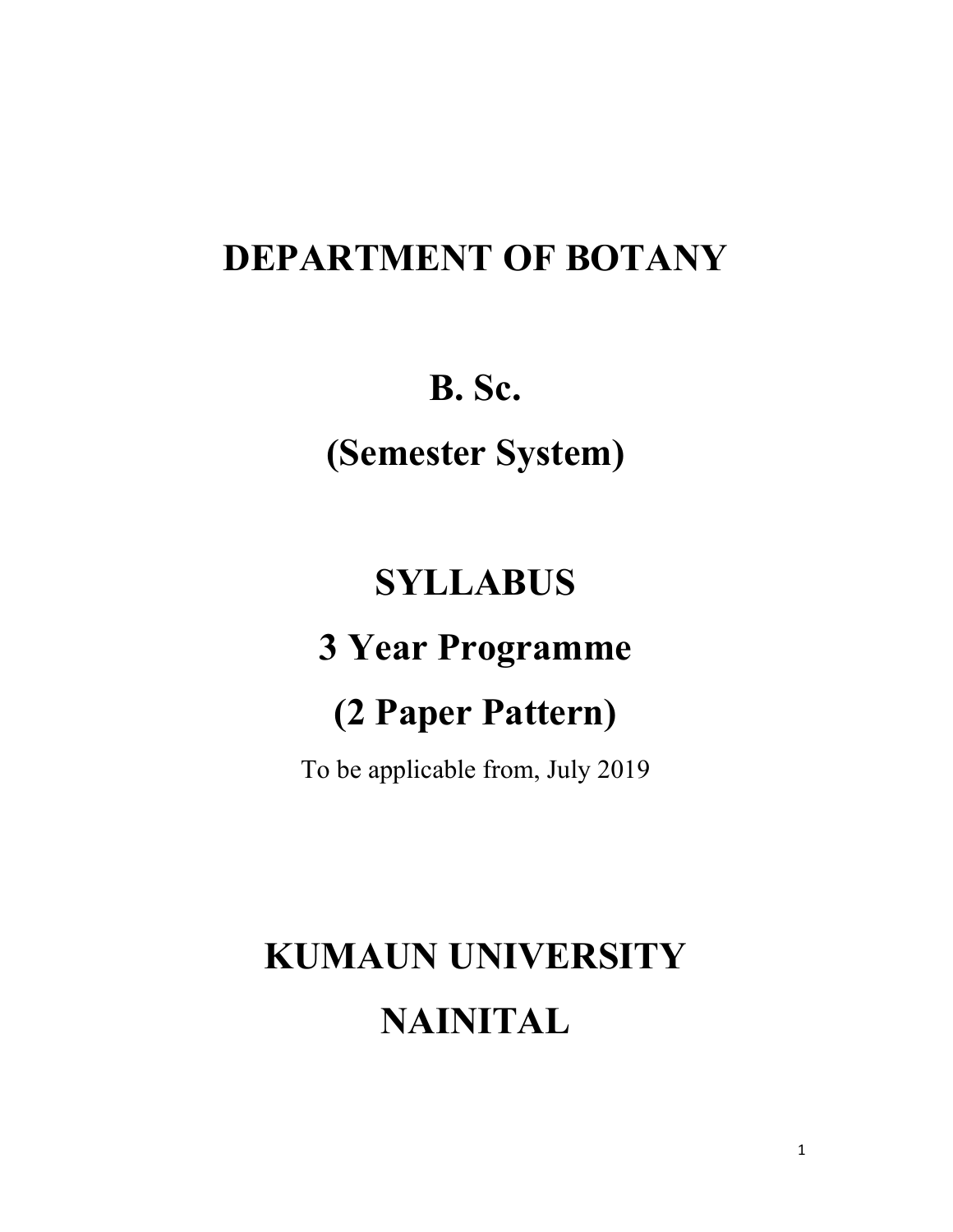#### BOTANY

#### CURRICULA- SEMESTER SYSTEM

#### Three Years Programme

#### B. Sc. Course in Botany syllabus, Kumaun University, Nainital

Semester system with effect from July 2019

Total six semesters.

Each semester will be of 200 marks.

Semester system course structure:

1. The course work shall be divided into six semesters with two papers in each semester.

2. Each paper in semester will be of 80 marks out of which 60 marks for theory and 20 marks are allotted for internal assessment (one written test/assignment/both)

3. Each theory paper shall consists of section (A) will be of 8 questions and 5 questions to be attempted (45 marks) section (B) will be of 2 questions of 15 marks each (30 marks) with internal choice.

4. Students shall have to attempt in all 07 questions out of 10 questions in each paper. Both sections are compulsory.

5. Question paper shall be prepared from the whole syllabus proportionally.

6. Practical in each semester will be of total 40 marks, out of which 10 marks are assigned for internal assessment (Attendance, practical records and herbarium etc.).

7. Practical examination will be evaluated by both external and internal examiner.

8. The duration of theory and practical examination shall be 03 h and 04 h, respectively.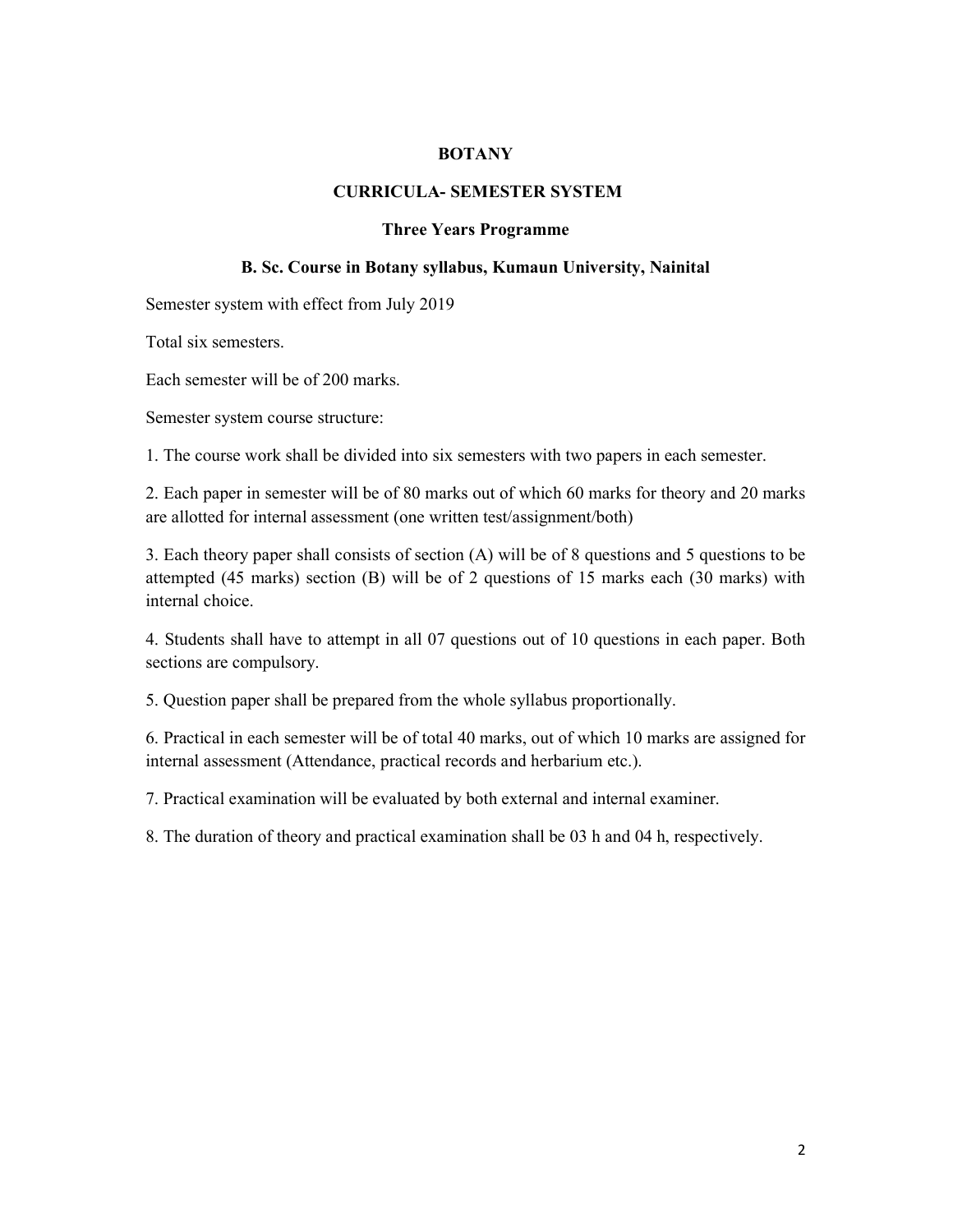### B. Sc. Botany I Semester

| т эмплэгл  |                                           |
|------------|-------------------------------------------|
|            |                                           |
|            |                                           |
|            |                                           |
|            |                                           |
| <b>200</b> |                                           |
|            | $80(60+20)$<br>$80(60+20)$<br>$40(30+10)$ |

#### II Semester

| Max. Marks: 200                        |             |
|----------------------------------------|-------------|
| Paper III: Pteridophyta and Gymnosperm | $80(60+20)$ |
| Paper IV: Ecology and Biostatistics    | $80(60+20)$ |
| Practical                              | $40(30+10)$ |
| <b>Total</b>                           | <b>200</b>  |

### III Semester

| Max. Marks: 200                                                   |             |
|-------------------------------------------------------------------|-------------|
| Paper V: Taxonomy of Angiosperms and Economic Botany $80 (60+20)$ |             |
| Paper VI: Embryology and Morphogenesis                            | $80(60+20)$ |
| Practical                                                         | $40(30+10)$ |
| Total                                                             | 200         |

## IV Semester

| Max. Marks: 200                         |             |
|-----------------------------------------|-------------|
| Paper VII: Plant Anatomy                | $80(60+20)$ |
| Paper VIII: Genetics and Plant Breeding | $80(60+20)$ |
| Practical                               | $40(30+10)$ |
|                                         |             |

Total 200

| <b>V</b> Semester                    |             |
|--------------------------------------|-------------|
| <b>Max. Marks: 200</b>               |             |
| Paper IX: Plant Physiology           | $80(60+20)$ |
| Paper X: Biochemistry                | $80(60+20)$ |
| Practical                            | $40(30+10)$ |
| Total                                | <b>200</b>  |
| <b>VI</b> Semester                   |             |
| Max. Marks: 200                      |             |
| Paper XI: Cell and Molecular Biology | $80(60+20)$ |
| Paper XII: Biotechnology             | $80(60+20)$ |
| Practical                            | $40(30+10)$ |
| Total                                | 200         |

------------------------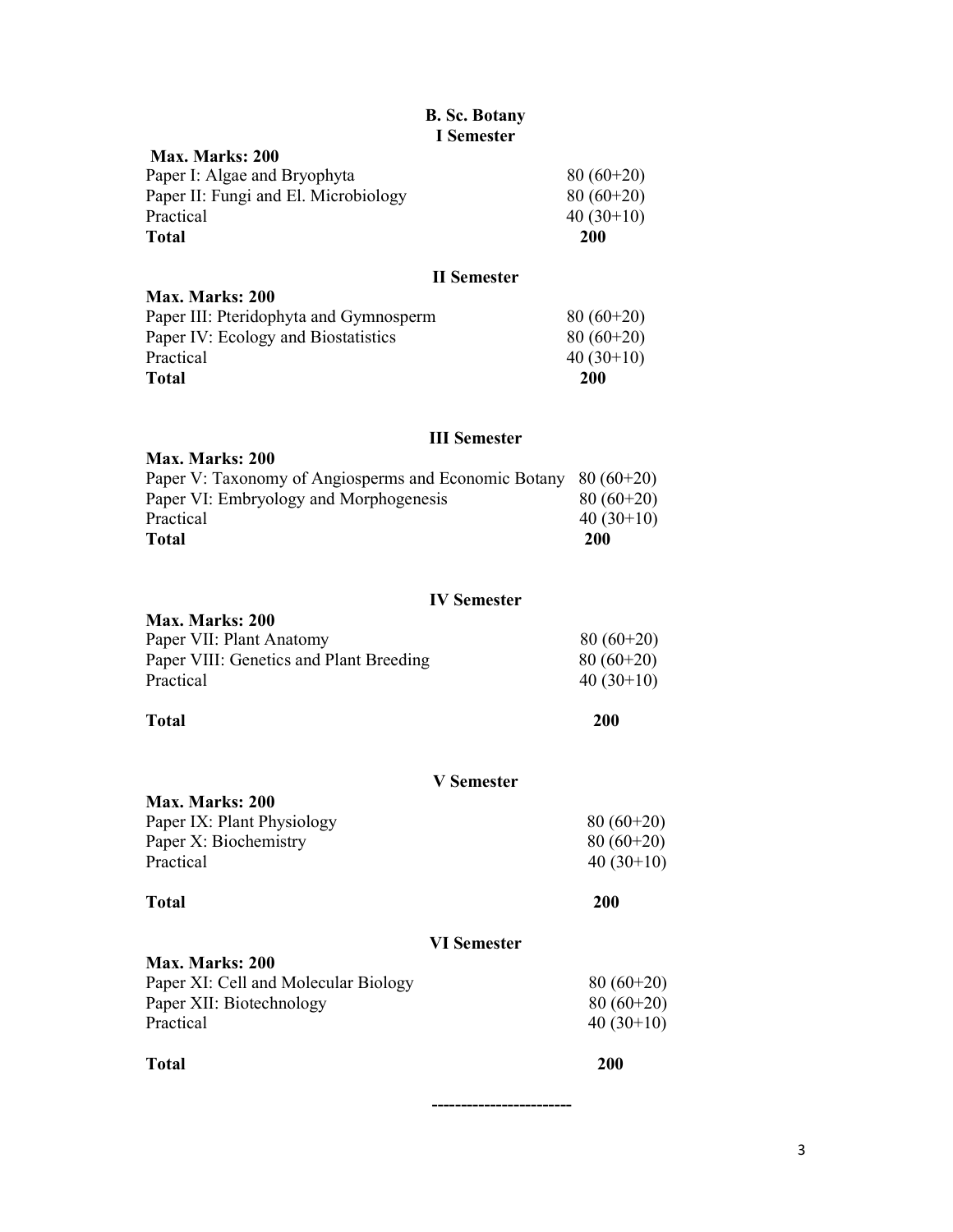#### Semester-I

#### Bot. 101: PAPER-I ALGAE AND BRYOPHYTA

#### Max. Marks: 80

- 1. Introduction and salient features of algae and their place among the organism.
- 2. Classification of algae (Smith) up to class level and basis of classification.
- 3. Range of vegetative structure of algae. Cell structure of Prokaryotic and Eukaryotic algae.
- 4. Reproduction, types of life cycles (haplontic, diplontic, diplohaplontic, haplodiplontic and diplobiontic) and alternation of generation in algae.
- 5. Ecology of algae-brief idea of fresh water and marine, terrestrial, epiphytic, parasitic, symbiotic algae and phytoplanktons.
- 6. Economic importance of algae as food, fodder, in agriculture, industry and public health.
- 7. Structure, reproduction and life cycles of the following genera-Nostoc, Chlamydomonas, Volvox, Oedogonium, Chara, Vaucheria, Ectocarpus, Sargassum, Polysiphonia, Diatoms.
- 8. Introduction, salient features, distribution, habit and habitat and economic importance of Bryophyta.
- 9. A brief account of alternation of generation in Bryophyta.
- 10. Classification of Bryophyta (Rothmaler/Schuster) upto order level giving the characteristic features of each class.
- 11. Study the following genera on the basis of morphology and anatomy of gametophyte, vegetative, sexual reproduction and sporophyte: Riccia, Marchantia, Pellia, Anthoceros and Funaria

## Bot. 102: Paper- II FUNGI AND ELEMENTARY MICROBIOLOGY Max. Marks: 80

- 1. Introduction and salient features of Fungi. A brief history of the study of fungi and their place among the organisms.
- 2. A broad outline of classification of fungi(Ainsworth) up to the class level
- 3. Somatic structure of fungi, nutritional and environmental needs of fungi.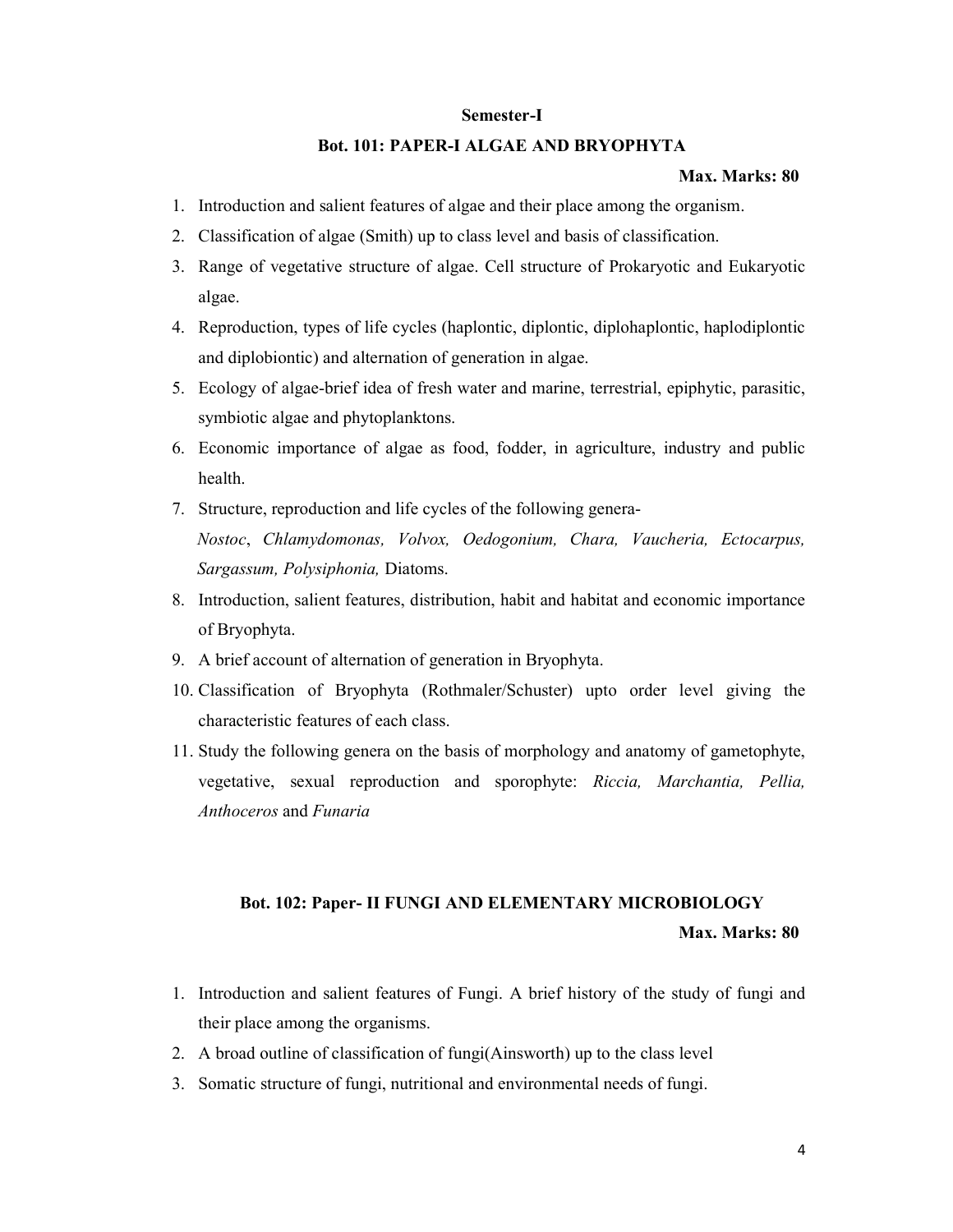- 4. Reproduction in fungi: asexual and sexual reproduction, heterothallism (two allelomorph heterothallism only), heterokaryosis, a general idea of parasexual cycle.
- 5. Pathology of fungal plant diseases: A brief idea about disease symptoms, control of plant diseases; brief idea about the exclusion, eradication and protection of plants.
- 6. Importance of fungi both beneficial and harmful.
- 7. Life history of the following genera in brief: Stemonitis, Synchytrium, Saprolegnia, Albugo, Rhizopus, Penicillium, Eryshiphe, Morchella, Ustilago, Puccinia, Agaricus, Alternaria.
- 8. Diversity of Microbiology: a general account.
- 9. Archaebacteria and Eubacteria: General account, Gram positive and Gram negative bacteria, nutrition, reproduction and economic importance.
- 10. Viruses: Characteristics, chemical nature, replication, transmission of viruses, economic importance.
- 11. Lichens: Characteristics, general structure, reproduction, economic importance, symbiotic relationship and habitats.

#### Bot. 103: Lab course (Practical)

#### Max. Marks: 40

#### Algae

To study and identify the following algal material by preparing the temporary slides: Nostoc, Chlamydomonas, Chara, Oedogonium, Spirogyra, Vaucheria, Sargassum, Fucus, Polysiphonia including some genera available at local level.

To study and comment upon the specimens/slides of the given material.

#### Bryophyta

A.To study the morphological and anatomical features of the following material and identify them: Riccia, Marchantia, Pellia, Anthoceros, Funaria or locally available material.

B.To comment upon the specimens/slides given.

#### Fungi and Microbiology

A. To study and identify the following fungal material by preparing the temporary slides: Albugo, Rhizopus, Mucor, Penicillium, Aspergillus, Puccinia, Ustilago, Alternaria.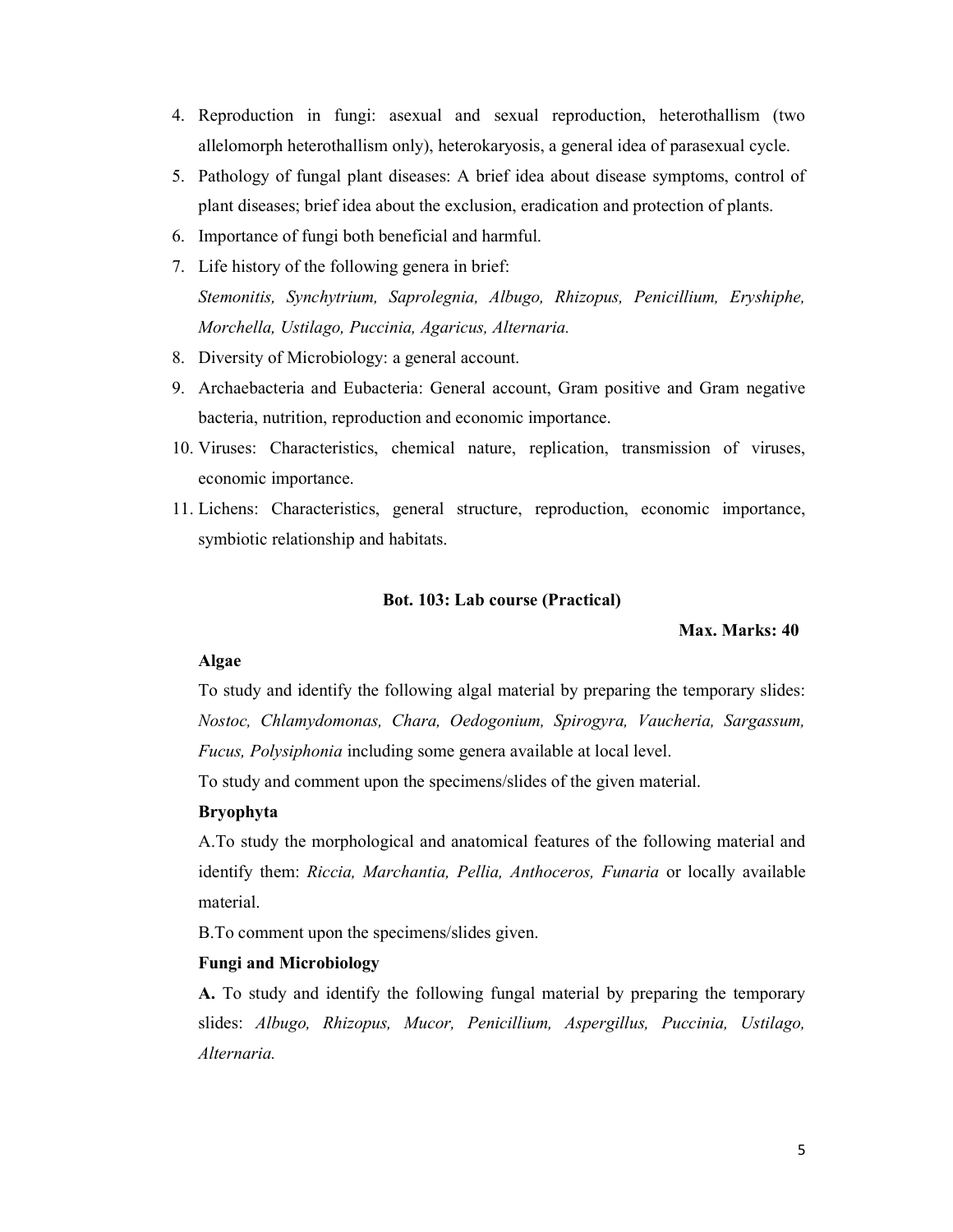B. To study and comment upon the following specimens/slides of fungi: Morchella, Agaricus, Smut, Rust, Powdery mildew, White rust, Synchytrium, Spores of Puccinia, Conidia of Alternaria

#### Microbiology

- A. Study of different types of lichens: foliose, fructicose and crustose. Morphological features of viral infected plants, study of bacterial infections in plants.
- B. To comment on the specimens.

#### Suggested readings:

- Kumar H.D. 1999. Introductory phycology. Affiliated East West Press, New Delhi.
- Parihar, N.S. 1991. An introduction to bryophyta Vol I. Central Book Depot Allahabad.
- Parihar, N.S. 1991. An introduction to bryophyta Vol II. Central Book Depot Allahabad.
- Vashishta, B.R., Sinha A.K. 2012 Botany for degree students: Fungi. S.Chand New Delhi
- Vashishta, B.R., Sinha A.K. and Singh, V.P 2012 Botany for degree students: Algae. S.Chand New Delhi
- Vashishta, P.C., Sinha A.K. and Kumar Adarsh. 2012. Botany for degree students: Bryophyta. S. Chand, New Delhi
- Matthews, R.E. 2013 Fundamentals of Plant Virology ELSEVIER India
- Tandan, Neeraj 2014 Advances in Microbiology. Anmol
- Tauro, P. 1986. An Introduction to Microbiology. New Age International

#### Semester-II

#### Bot. 201: PAPER III PTERIDOPHYTA AND GYMNOSPERMS

- 1. Introduction and salient features of Pteridophyta and economic importance.
- 2. Alternation of generation in Pteridophyta.
- 3. Classification of Pteridophyta(Bierhort) upto order level pointing out the features of special significance of each class.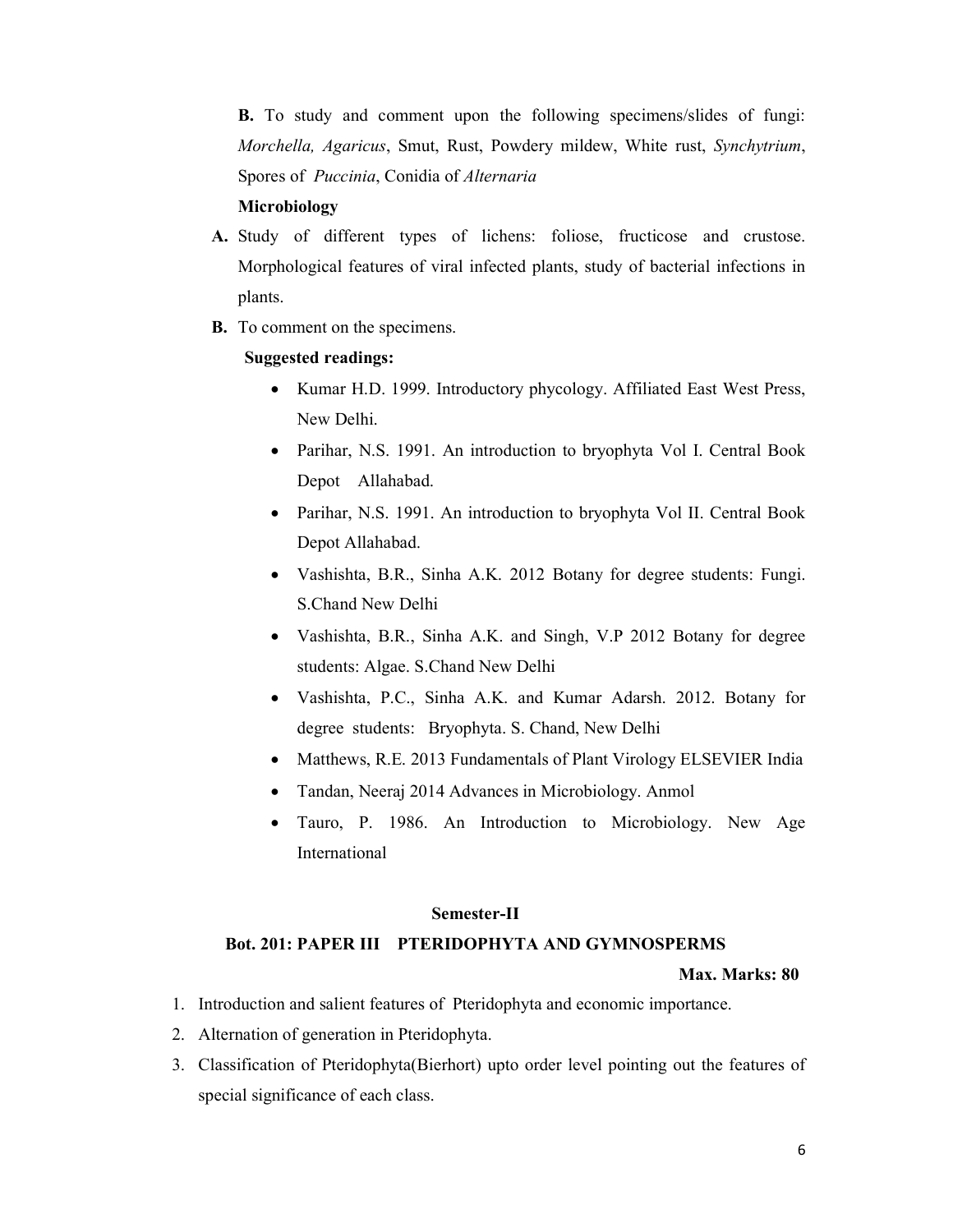- 4. Studies on Rhynia, Lycopodium, Selaginella, Equisetum, Adiantum on the basis of morphology and anatomy of vegetative plant body, spore producing organs and sexual reproduction.
- 5. Stelar system, heterospory, seed habit and Telome theory.
- 6. Introduction and salient features of Gymnosperms and their place among the plant kingdom.
- 7. Classification of gymnosperms upto order level pointing out the features of special significance of each class.
- 8. Alternation of generation in Gymnosperms.
- 9. Comparative study of Cycas, Pinus and Ephedra on the basis of morphology and anatomy of the vegetative plant body, sporophylls (their arrangement) and sporangia, spores, male and female gametophytes, pollination, fertilization, embryology and seed germination.
- 10. Fossils, their types and process of fossilization.

### Bot. 202: PAPER –IV ECOLOGY AND BIOSTATISTICS

- 1. Plant and environment: Principles of environment, atmosphere, light, temperature, water, soil.
- 2. Morphological, anatomical and physiological responses of plants to water (Hydrophytes and Xerophytes): temperature (thermoperiodism and vernalization): light (heliophytes and sciophytes).
- 3. Population: Growth curves, ecotype and ecads.
- 4. Definition of community, Structure and attributes of community: frequency, density, cover, life forms and biological spectrum, ecological succession.
- 5. Ecosystem concept, energy flow, food chain, food web and ecological pyramids.
- 6. Biogeochemical cycles with emphasis on carbon and nitrogen cycles.
- 7. Preliminary idea of environmental pollution-air, water, soil, noise and radioactive pollution.
- 8. Introduction, definition, scope and importance of statistics,
- 9. Sampling: aim, simple random sampling, stratified random sampling, systematic sampling.
- 10. Measures of central tendency: mean, median and mode.
- 11. Classification, tabulation and graphic presentation of data.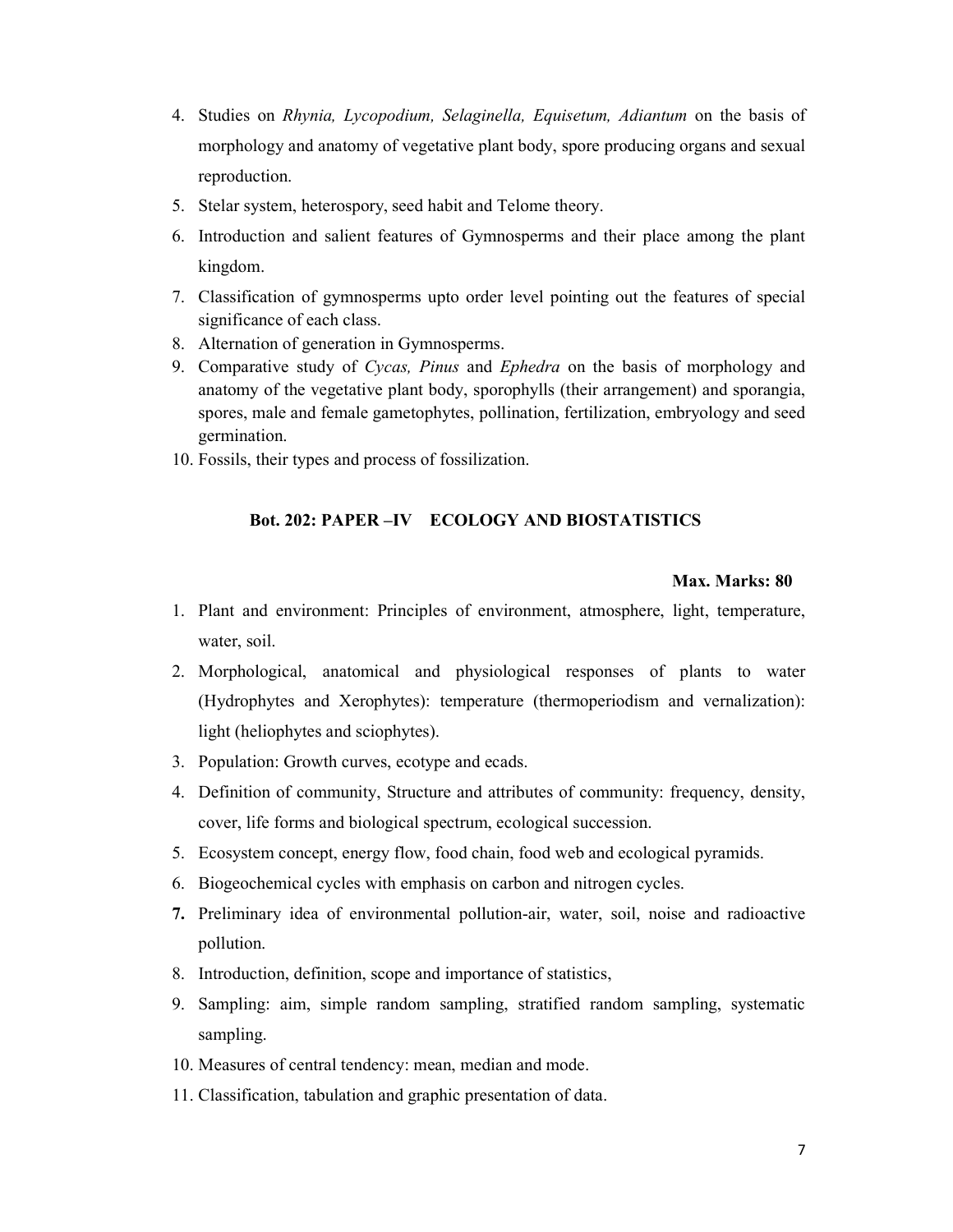- 12. Measures of dispersion-range, variance, standard deviation, standard error, Chi-square test.
- 13. Correlation: correlation coefficient.

#### Bot. 203: Lab course (Practical)

#### Max. Marks: 40

#### Pteridophyta

- A. To study the anatomical features of the following material and identify them: Lycopodium, Sellaginella, Equisetum, fern sorus, Adiantum
- B. To comment upon the specimens/slides given.

#### Gymnosperm

- A. To study the anatomical features of the following material and identify them: Cycas leaflet, Pine needle, Pine stem (T.S., T.L.S., R.L.S.), male and female cone of Pinus, Ephedra
- B. To comment upon the specimens/slides given.

#### Ecology and Biostatistics

- A. To calculate the frequency, abundance, density and A/F ratio of the given data.
- B. To calculate the relative frequency, relative density, relative abundance and IVI of the given data by quadrat method and by developing artificial vegetation plots.
- C. To determine the leaf area of the given leaves.
- D. To calculate net primary productivity of a grass land
- E. To Study the soil pH and soil moisture content.
- F. To develop population structure diagram
- G. To calculate the mean, median and mode by analyzing the given data of individual, discrete and continuous series.
- H. To calculate the standard error and deviation
- I. To calculate the correlation coefficient
- J. To calculate the chi square value
- K. Representation of data by making graphs and diagrams etc.
- L. Comment upon given graphs, diagrams etc.
- M. Xerophytic stem: Casuarina, Calotropis; Hydrophytic stem: Hydrilla, Nymphea Suggested readings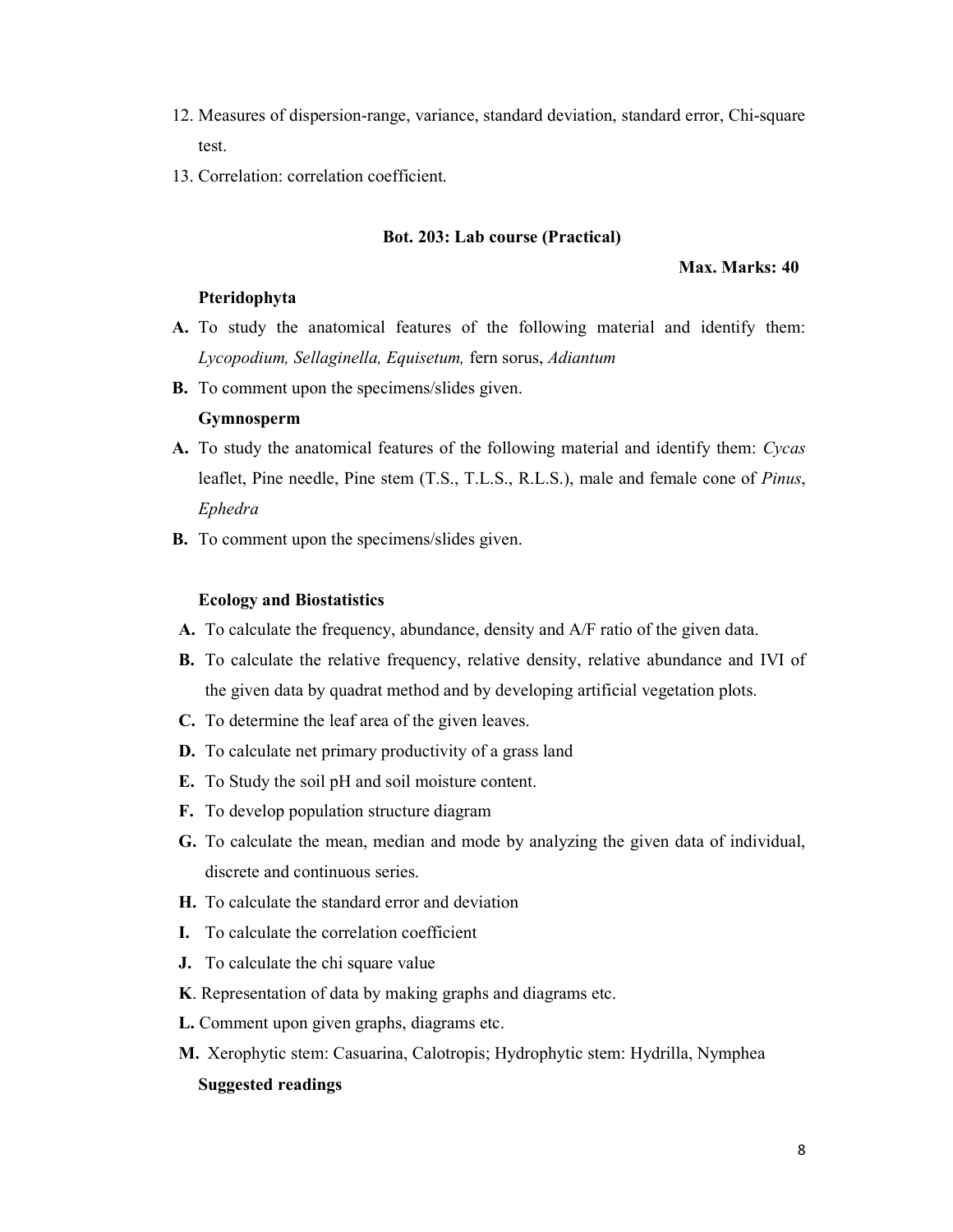- o Bhatnagar S.P. and Moitra A. 1996. Gymnosperms. New Age International, Pvt Ltd (P) New Delhi.
- o Vashishta, P.C., Sinha A.K. and Kumar Anil. 2012 Botany for degree students: Gymnosperm. S. Chand, New Delhi
- o Vashishta, P.C., Sinha A.K. and Kumar Anil. Botany for degree students: 2012 Pteridophyta. S. Chand, New Delhi
- o Sharma, P.D. 2014. (!2th Edition).Ecology and Environment . Rastogi Publications, Meerut.
- o Shkula R.S. and Chandel, P.S. 2014. Plant Ecolgy. S. Chand, New Delhi.
- o Shukla, R.S. and Chandel, P.S. Biostatistics. S. Chand & Sons, New Delhi.

#### Semester-III

#### Bot.-301: PAPER V TAXONOMY OF ANGIOSPERMS AND ECONOMIC BOTANY

#### Max. Marks: 80

- 1. Basic principles and broad outline of the classification proposal by Bentham and Hooker and Hutchinson.
- 2. International Code of Botanical Nomenclature
- 3. Botanical gardens and Herbaria and Botanical Survey of India
- 4. Distinguishing features of the following families Ranunculaceae, Brassicaceae, Caryophyllaceae, Rutaceae, Fabaceae, Rosaceae, Apiaceae, Asteraceae, Solanaceae, Lamiaceae, Orchidaceae, Liliaceae, Poaceae.

A brief knowledge of Botany and commercial utilization and uses of the following plants:

- 5. Cereals and millets- wheat, rice and maize, Ragi, Pearl millet
- 6. Sugar yielding plants- Sugarcane and Sugar beet
- 7. Fruits- Mango, apple, banana, Citrus and Litchi.
- 8. Fibers- Cotton, jute, hemp, coir, Agave and Semal.
- 9. Vegetables- Root vegetables, stem vegetables and fruit vegetables.
- 10. Timbers- Teak, shisham, sal, chir and deodar.
- 11. Medicinal plants- Aconitum, Atropa, Cinchona, Rauwolfia, Ephedra and Withania.
- 12. Oils, Beverages, Fumitories, masticatories, Spices and Condiments yielding plants.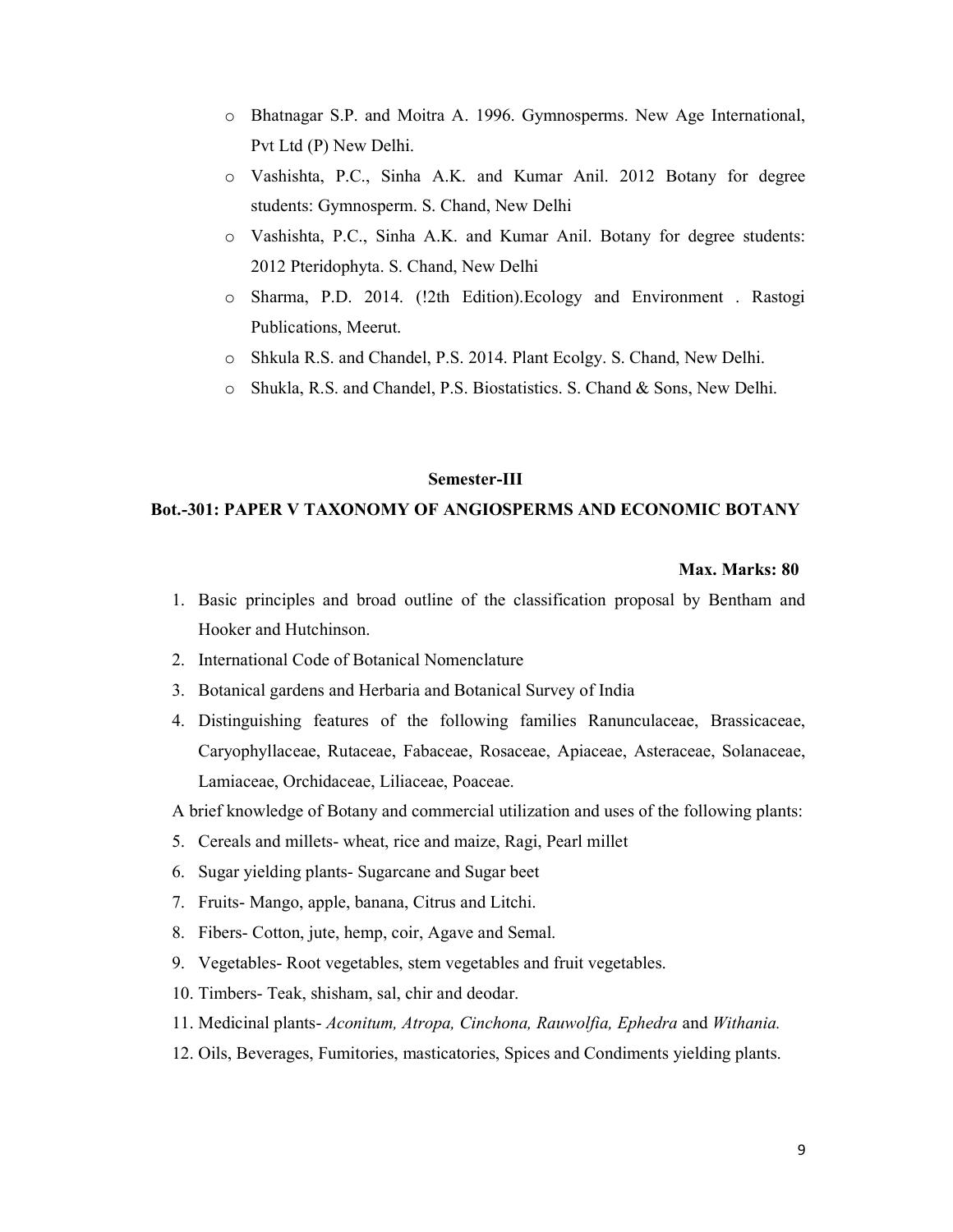#### Bot. 302: PAPER VI: EMBRYOLOGY AND MORPHOGENESIS

#### Max. Marks: 80

- 1. Structure of anther and pollen, microsporogenesis and male gametophyte.
- 2. Structure and types of ovules, megasporogenesis and female gametophyte.
- 3. Pollination mechanism, Fertilization, double fertilization.
- 4. Endosperm types, dicot and monocot embryo.
- 5. General concept of morphogenesis.
- 6. Seed germination and dormancy.
- 7. Elementary movements.
- 8. A general account of Plant Growth Regulators.
- 9. Physiology of Flowering- Photoperiodism and Vernalization.

#### Bot. 303: Lab course (Practical)

#### Max. Marks: 40

#### Taxonomy of Angiosperms and Economic Botany

- A. To identify the flowering twigs of given families by studying the taxonomic characters using technical terms: At least two specimens from each family should be studied: Rannanculaceae, Brassicaceae, Malvaceae, Caryophyllaceae, Rosaceae, Fabaceae, Apiaceae, Asteraceae, Solanaceae, Lamiaceae, Liliaceae, Poaceae.
- B. To study and comment on the given specimens.

To study the economically important plants and their parts:

Cereals: Wheat, Rice, Maize

Millets: Fingermillet, Foxtail, Ragi

Pulses: Gram, Green gram, Pea, Pigeon pea, Soyabean, Chick pea,

Timbers: shisam, sal, teak, deodar, pine

Medicinal plants: Dhatura, Berginia, Hedychium, Poppy, Basil, Barberry

Beverages: Tea, Coffee

Oils: Mustard, Seseame, Coconut, Linseed, Groundnut, Castor, Laung, Sandal wood, Mentha

Spices: Coriander, Cardmum, Curcuma, Cinamom, Laung, Cumin, Thyme, Nigella, Cinamom leaf

Fibers: Jute, Coconut, Hemp, Urtica, Cotton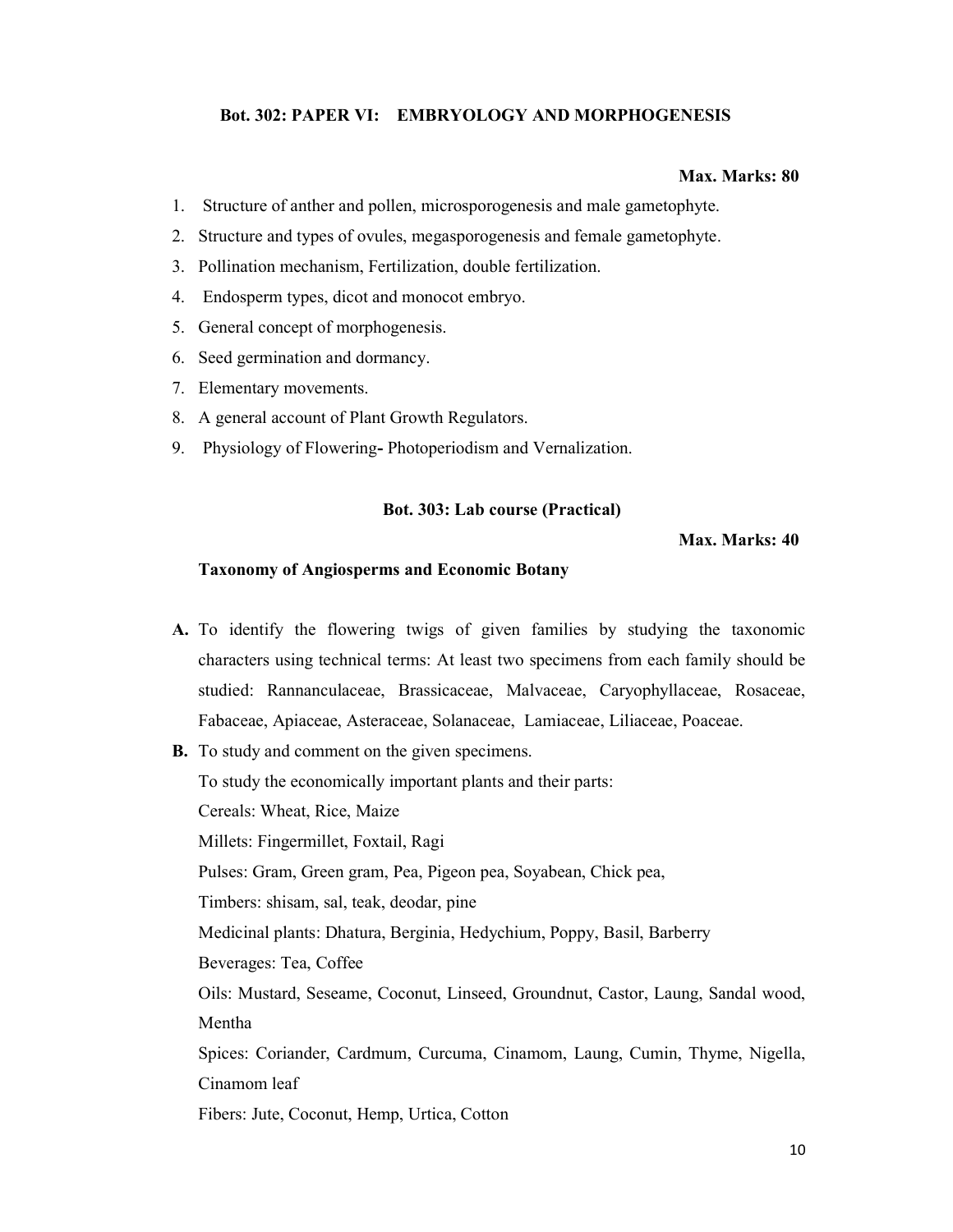Sugars and starch yielding plants: Sugarcane, potato, Beet root

Fruits and vegetables available in the area.

Gums and Resins.

#### Embryology and morphogenesis

A. To study the androecium and gynoecium of different families.

To study the type of anthers and T. S. of the anther

To study the pollen grains of different families.

To study the placenta types by cutting the sections of the ovary.

B. To study and comment on the given specimens/slides/photographs.

#### Suggested readings

- Bhojwani, S.S., Bhatnagar, S.P., Dantu, P.R. The Embryology of Angiosperms-6<sup>th</sup> Edition. Vikas Publishing House. New Delhi.
- Saxena, N.B. and Saxena, S. 2009. Plant Taxonomy. Pragati Prakashan Meerut.
- Simpson M.G. 2006. Plant systematics. Elsevier Academic Press San Diago. CA, USA
- Singh V and Jain D.K. 2012.Taxonomy of Angiosperms. Rastogi Publications, Meerut.
- Singh, G. 2012. Plant systematic. Theory and practice. Oxford and IBH Pvt. Ltd.

#### Semester-IV

#### Bot. 401: PAPER-VII PLANT ANATOMY

- 1. Meristematic tissues: Root and Shoot apical meristems and their function; Permanent tissues Simple, Complex and Special types of tissues.
- 2. Epidermal tissue system: stomata and epidermal outgrowth
- 3. Anatomy of dicot root, stem and leaf.
- 4. Anatomy of monocot root, stem and leaf.
- 5. Root-stem transition
- 6. Secondary growth: vascular cambium, structure and function.
- 7. Secondary growth in root and stem: seasonal activity, annual ring, sapwood , heart wood.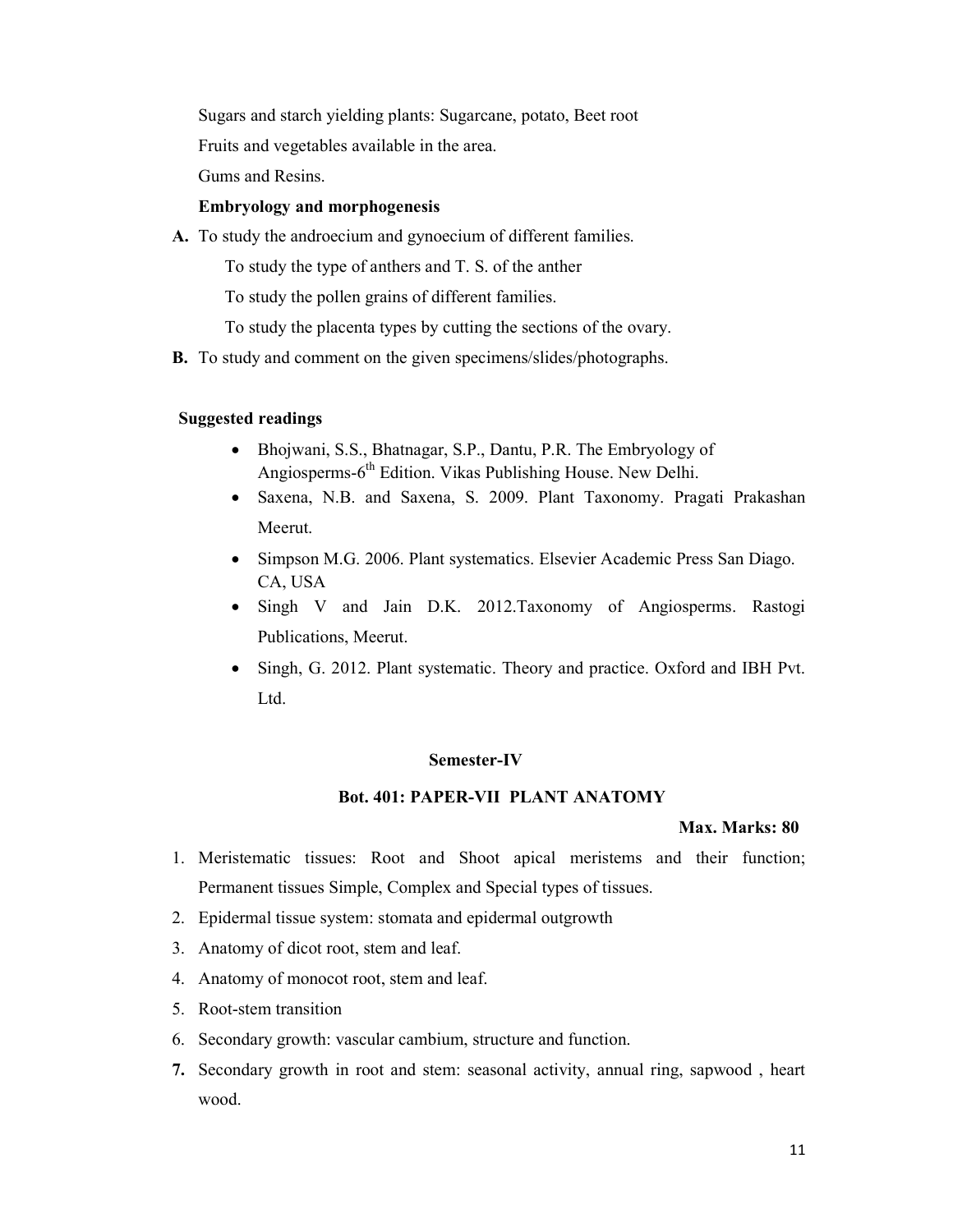8. Anomalous secondary growth in dicot and monocot stem and root.

## Bot. 402: PAPER – VIII GENETICS AND PLANT BREEDING

Max. Marks: 80

- 1. Structure and function of nucleic acid: Structure of DNA & RNA, different forms of  $DNA (A, B, Z)$
- 2. Genetic code: properties of genetic code, classical and modern concept of gene.
- 3. Law of inheritance: Mendel's experiments, principle of segregation, independent assortment, incomplete dominance.
- 4. Chromosomal aberration: structural (deficiency, duplication, inversion & translocation) and numerical (euploidy & aneuploidy), alteration in chromosomes.
- 5. Sex determination: sex chromosomes, sex determination in Drosophila, Man and plants specially Melandrium.
- 6. Sex linked inheritance.
- 7. Gene Interaction- Complementary, Epistasis (Dominant & Recessive), Supplementary
- 8. Plant breeding: aims and objectives, basic techniques of plant breeding (selection, plant introduction and acclimatization, hybridization and mutational breeding), hybrid vigour.

#### Bot. 403: Lab course (Practical)

#### Max. Marks: 40

#### Anatomy

A. To study the anatomical characters of different plant organs of monocots and dicots by preparing temporary slides of transverse and vertical transverse sections of the following material and identify them.

Monocot root: Maize

Dicot root: Sunflower or any other

Epiphytic root: Orchid and Ficus

Monocot stem: Maize, Cynodon

Dicot stem: Sunflower and Cucurbita

Monocot leaf: Maize or any grass leaf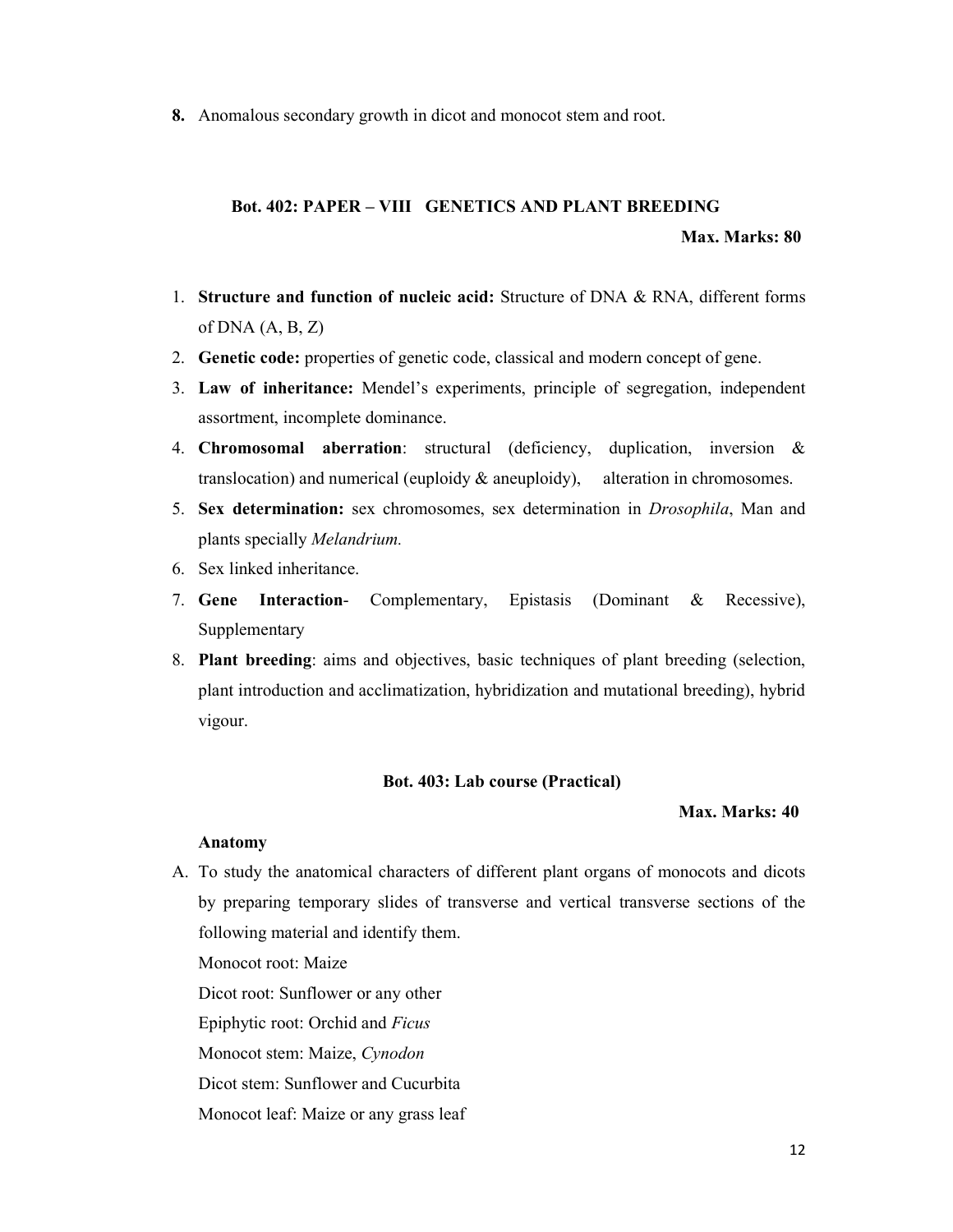Dicot leaf: Nerium, Mango

Anamolous features: Mirabilis, Anemone, Bignonia, Boerhaavia, Nyctanthes, Salvadora, Leptedenia, Dracena and Beta vulgaris root.

To study the slides

#### Genetics and Plant Breeding

A.To analyze the mendelian ratios in a given data set by applying the chi square test.

To study the incomplete dominance.

Techniques of emasculation

B. Line drawing photographs of scientists (Mendel, Watson, Beadle and Tautum etc) Phographs of deletion, duplication, inversion, translocation

Karyotype of Drosophila, Structure of DNA, RNA, Gynandromorph, Down's syndrome, Turner syndrome, Klinefelter syndrome etc.

Sex chromosomes in plants

#### Suggested readings

- Easu,K. Anatomy of seed plants. Wiley Eatern Pvt Ltd. New Delhi.
- Metcalfe, C.R and Chalk, L 1983. Anatomy of Dicotyledons and Monocotyledons. 2 vols.Clarendon Press, Oxford.
- Pandey, S.N. Plant Anatomy. Rastogi Publication Meerut.
- Singh, B.D. 2002. Plant Breeding Principles and Methods. Kalyani Publ. New Delhi

#### Semester-V

#### Bot. 501: PAPER- IX PLANT PHYSIOLOGY

- 1. Diffusion, osmosis, water potential and its components, Plasmolysis, Imbibition and Absorption of water, root pressure and guttation.
- 2. Transpiration and its significance, Factors affecting transpiration, mechanism of stomatal opening and closing.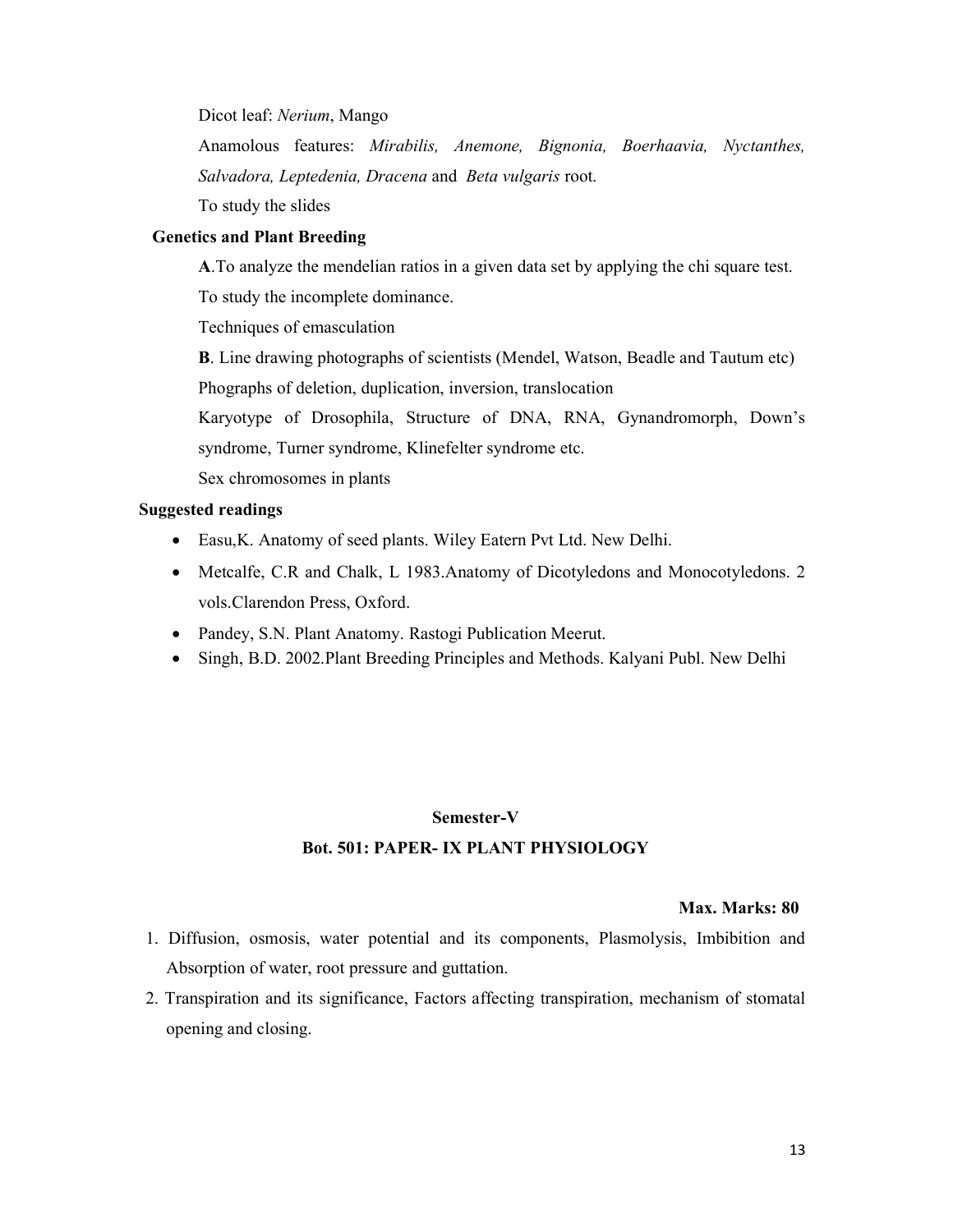- 3. Mineral nutrition: Essential elements, macro and micro nutrients, criteria of essentiality of elements, role of essential elements, minerals deficiency symptoms,Transport of ions across cell membrane, active and passive transport,carriers, channels and pumps.
- 4. Translocation in phloem: composition of phloem sap, girdling experiment, pressure flow model, phloem loading and unloading
- 5. Respiration: ATP- The biological currency, redox potential, aerobic and anaerobic respiration. Oxidative phosphorylation, Electron transport system, Pentose phosphate pathway fermentation, R.Q and factors affecting respiration.
- 6. Photosynthesis: photosynthetic pigments, mechanism of photosynthesis, light phase (excitation of chlorophyll, ATP and NADPH formation, PS I and PS II), Dark phase, Path of carbon in  $C_3$  plants ( $C_4$  cycle),  $C_4$  plants ( $C_4$  cycle), CAM pathway, photorespiration, factors affecting rate of photosynthesis.

#### Bot. 502: PAPER X BIOCHEMISTRY

#### Max. Marks: 80

- 1. Foundation of Biochemistry: Forces and interaction of biomolecules; chemical bondscovalent and ionic bond; stabilizing interaction (Vander wall, electrostatic, hydrogen bonding, hydrophobic interaction, concept of pH, pKa, titration curve, acid, bases and buffers, Henderson Hasselbalch equation).
- 2. Carbohydrate: Classification into mono-, di- and poly- saccharides; Glyoxylate cycle, Pentose- phosphate pathway.
- 3. Protein: Basic aspects of protein conformation; protein synthesis (activation of amino acid, initiation, elongation, termination).
- 4. Fats and Lipids: Structure and function of lipids, saturated and unsaturated fatty acids; β-oxidation.
- 5. Enzymes: Classification; mechanism of action; factors affecting enzymes activities; concept of holoenzymes, apoenzyme and co-factors.

#### Bot. 503: Lab course (Practical)

#### Max. Marks: 40

#### Plant Physiology

- $\blacksquare$  To demonstrate the process of diffusion.
- To demonstrate the process of osmosis by potato/ radish/ egg osmoscope.
- To demonstrate the process phenomenon of imbibition.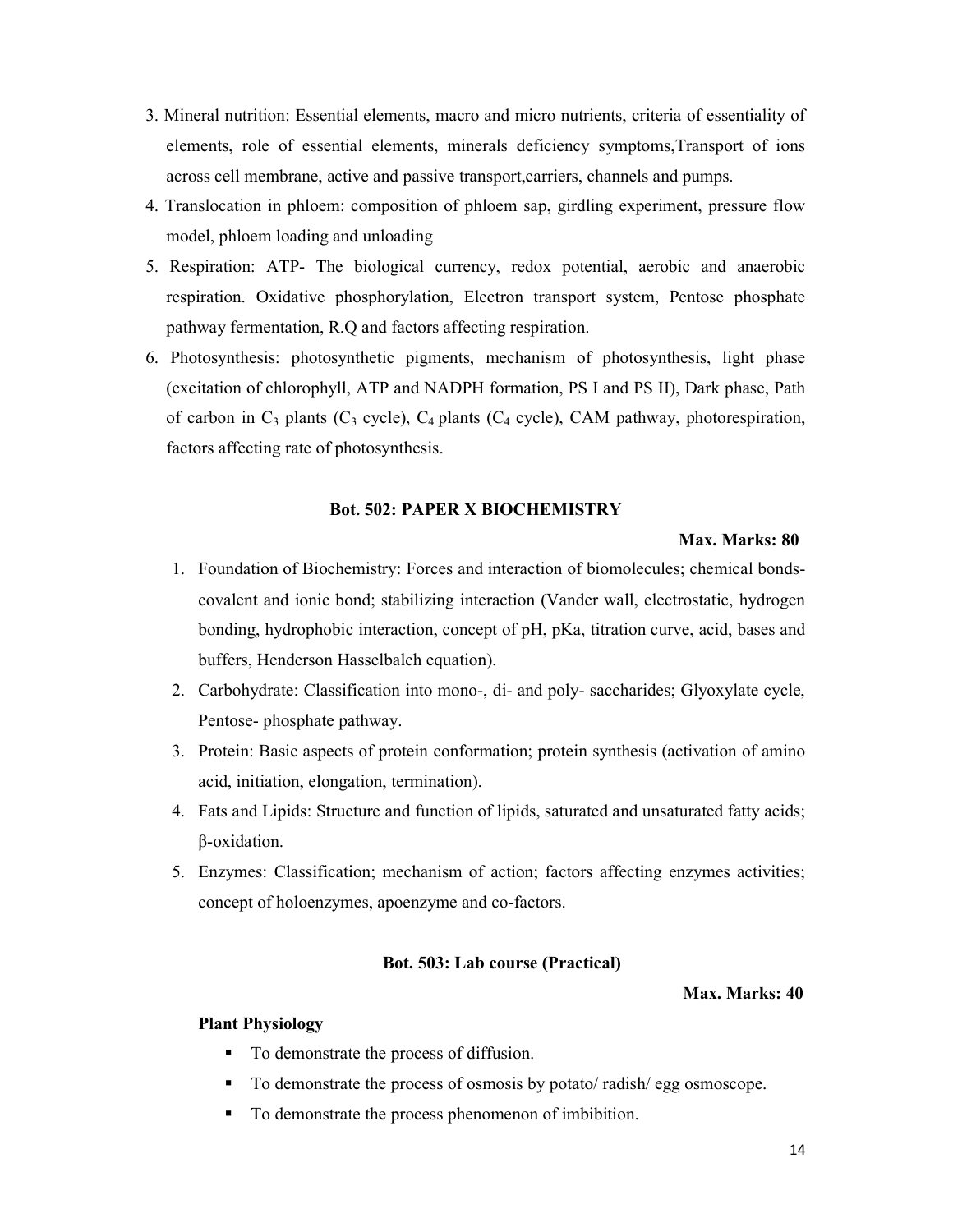- To demonstrate the process of respiration by Ganog's respiroscope
- To demonstrate that  $CO<sub>2</sub>$  is liberated in anaerobic respiration
- To demonstrate the process of photosynthesis by inverted funnel method and Wilmott's bubbler.
- $\blacksquare$  To demonstrate that CO<sub>2</sub> is necessary for the process of photosynthesis
- To demonstrate that light is necessary for photosynthesis
- To compare the rate of absorption with the rate of transpiration.
- To measure the rate of transpiration by Ganong's potometer.
- To compare the rate of transpiration on the two surfaces of a dorsiventral leaf by 4 leaf method and cobalt chloride paper method.
- To measure the rate of photosynthesis in different light conditions.
- To measure the R.Q. (respiratory quotient) in different respiratory substrate.
- To separate the chlorophyll pigment by preparing the crude extract of spinach leaf and to separate the plant pigments by filter paper chromatography.

### Biochemistry

- To test the proteins in milk and pulses by Xanthoproteic reaction, Millon's test, Biuret test.
- To test the reducing and non reducing sugar in glucose/ sucrose in different plant samples by Fehling solution test, hydrolysis test.
- To test the starch in: rice/wheat / potato/ sweet potato by Iodine test
- To test the fats /oils in different seeds/ vegetable by Sudan test and Osmic acid test

#### Suggested readings

- $\circ$  Jain, V.K. 2014 (17<sup>th</sup> edition). Fundamentals of plant physiology. S. Chand, New Delhi
- o Verma, S.K. and Verma M. 2014. A text book of Plant physiology, biochemistry and biotechnology. S. Chand, Meerut.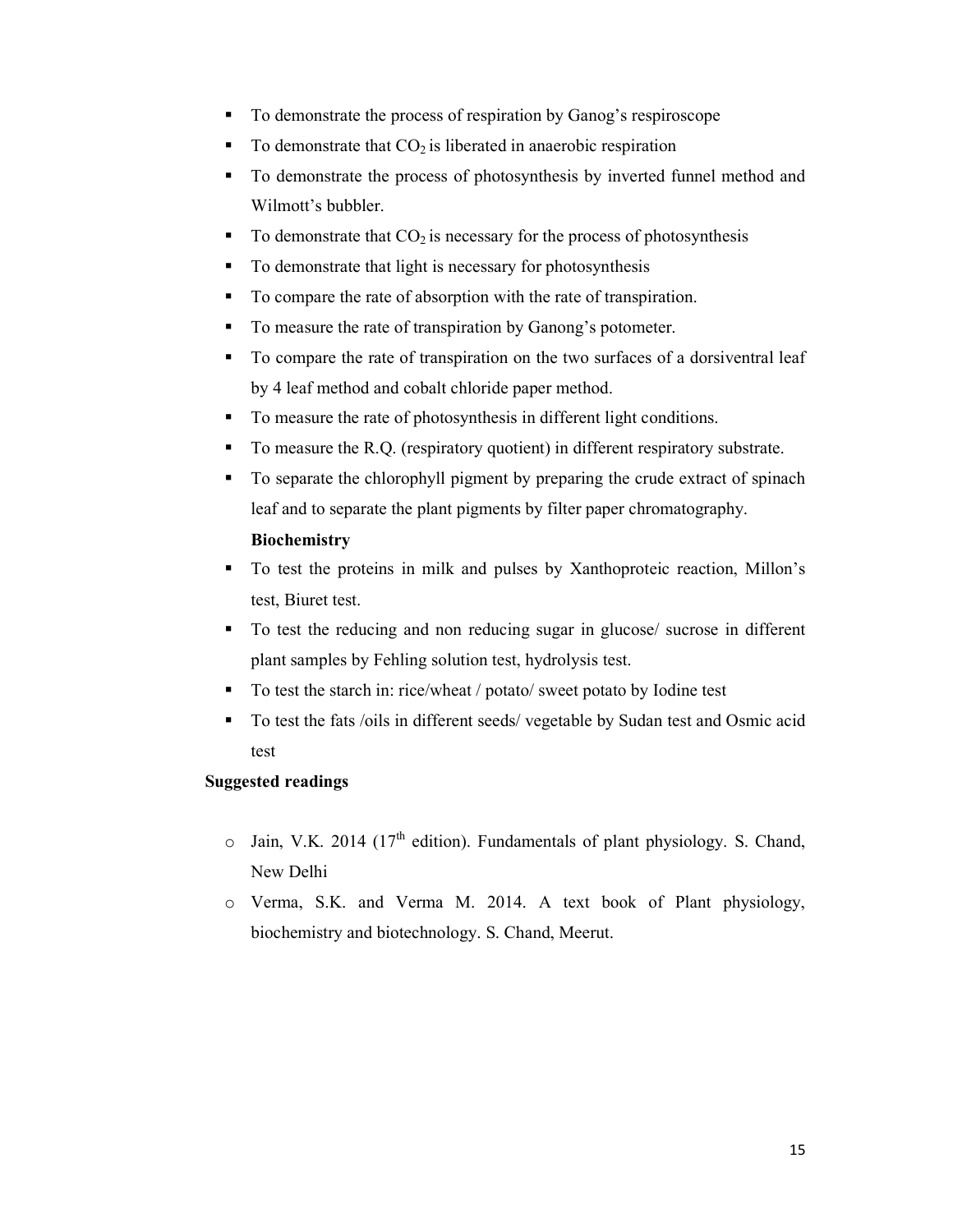#### Semester- VI.

### Bot. 601: PAPER - XI CELL AND MOLECULAR BIOLOGY

#### Max. Marks: 80

- 1. Cell structure: Prokaryotic and eukaryotic cells; ultrastructure of eukaryotic cell, cell wall and plasma membrane (ultrastructure, chemical composition and models of plasma membrane).
- 2. Structure and functions of cell organelles: Mitochondria, Chloroplast, Endoplasmic reticulum, Golgi complex, Ribosome, Microbodies (Lysosomes, Peroxisomes, Glyoxisomes); structure and function of Nucleus and Nucleolus.
- 3. Cell division: cell cycle, process and significance of mitosis and meiosis and crossing over
- 4. Eukaryotic chromosome: structure , chemical composition, Karyotype analysis, Ideogram; structure and functions of Polytene and Lampbrush chromosomes
- 5. DNA chemistry and DNA replication; replication error and repair mechanism.
- 6. Molecular basis of gene mutation.
- 7. C-DNA and C-DNA library.
- 8. Molecular markers: A general idea of PCR and non PCR based markers.
- 9. Polymerase chain reaction techniques (PCR), A brief idea of DNA finger printing.

#### Bot. 602: PAPER-XII BIOTECHNOLOGY

- 1. Introduction to Biotechnology: Role in modern life, history and ethical issues connected with Biotechnology.
- 2. Genetic Engineering: Recombinant DNA Technology, Enzymes and vectors involved in genetic engineering, Gene cloning steps and uses.
- 3. Plant tissue culture: Basic requirements of Tissue culture Laboratory, different types of media, General account of micropropagation, organogenesis, somatic embryogenesis and cryopreservation, protoplast isolation and fusion, somatic hybridization.
- 4. Industrial Biotechnology: With reference to drinks and beverages.